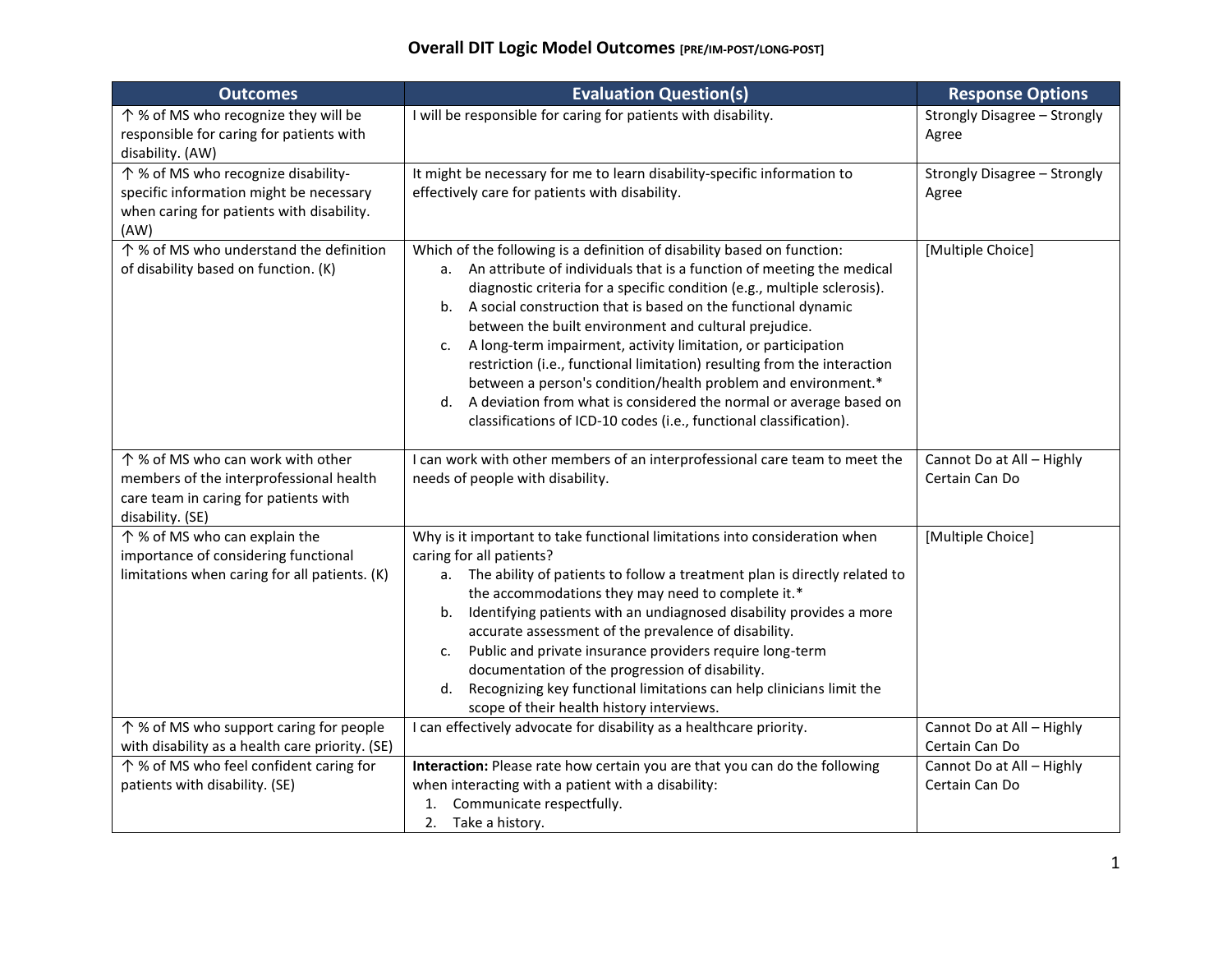|                                          | Conduct a physical examination.<br>3.                                       |                           |
|------------------------------------------|-----------------------------------------------------------------------------|---------------------------|
|                                          | Feel comfortable during the interaction.<br>4.                              |                           |
|                                          |                                                                             |                           |
|                                          | Medical Care: Please rate how certain you are that you can do the following |                           |
|                                          | when caring for a patient with a disability:                                |                           |
|                                          | Address medical issues that are unrelated to the patient's disability.      |                           |
|                                          | Address medical issues that are associated with to the patient's            |                           |
|                                          | disability.                                                                 |                           |
|                                          | Develop a treatment plan that meets the patient's medical needs.<br>3.      |                           |
| 个 % of MS who are confident              | Assess the patient's functional limitations.<br>4.                          | Cannot Do at All - Highly |
| incorporating considerations related to  | Ensure the treatment plan takes into consideration the patient's<br>5.      | Certain Can Do            |
| functional limitation in their clinical  | functional limitations.                                                     |                           |
| decision making process. (SE)            |                                                                             |                           |
| ↑ % of MS who are confident recognizing  | Recognize instances when disability-specific knowledge may be<br>6.         | Cannot Do at All - Highly |
| instances where disability-specific      | necessary for effective clinical decision making.                           | Certain Can Do            |
| knowledge is potentially necessary for   | Recognize gaps in your knowledge related to the patient's disability.       |                           |
| effective clinical decision making. (SE) | Find the information needed to address gaps in your knowledge related<br>8. |                           |
|                                          | to the patient's disability.                                                |                           |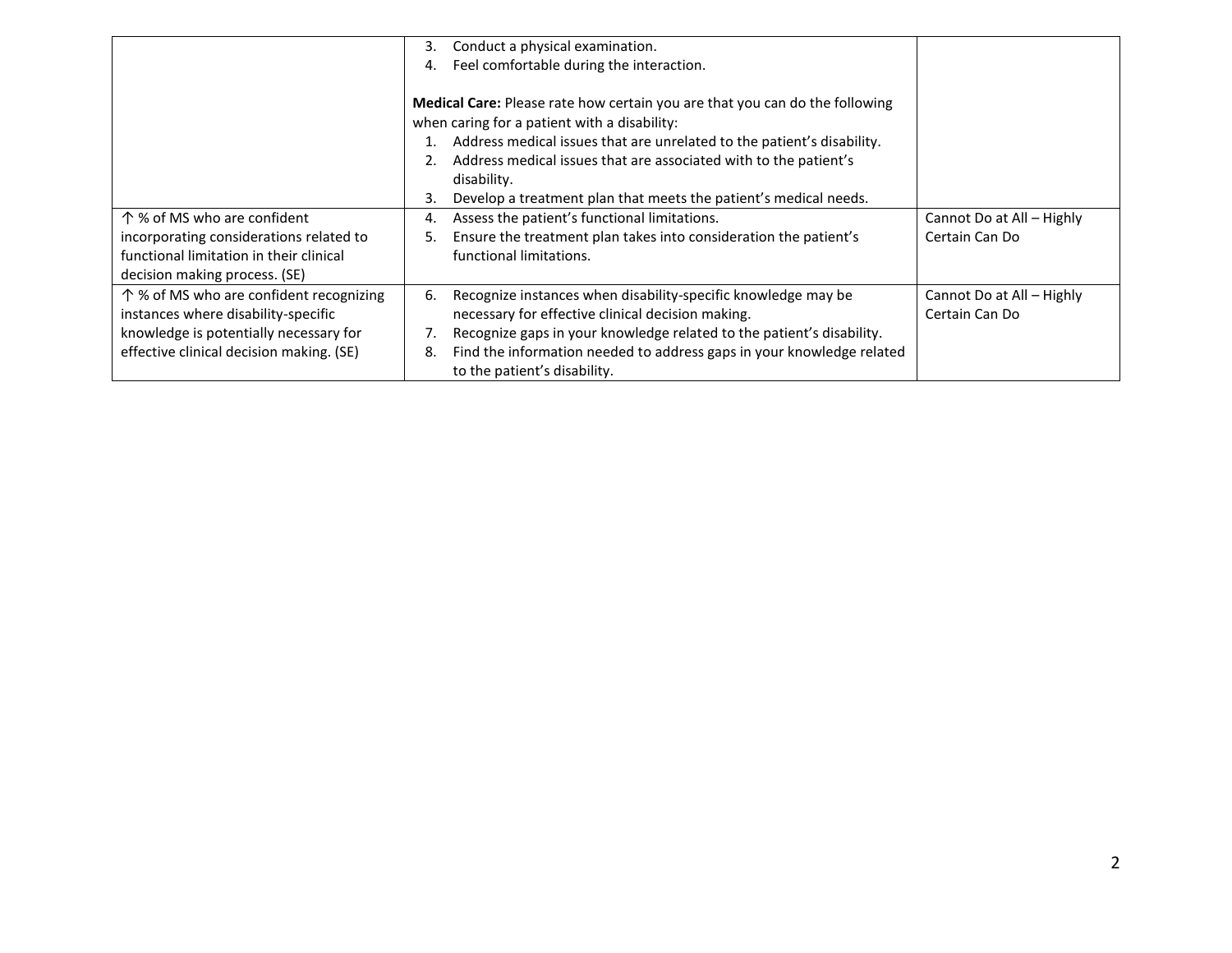| <b>Outcomes</b>                                                                                                                                                 | <b>Evaluation Question</b>                                                                                                                                                                                                                                                                                                                           | <b>Response Options</b>               |
|-----------------------------------------------------------------------------------------------------------------------------------------------------------------|------------------------------------------------------------------------------------------------------------------------------------------------------------------------------------------------------------------------------------------------------------------------------------------------------------------------------------------------------|---------------------------------------|
| <b>Demonstrate Necessity of Content:</b><br>Students believe the activity provides them<br>with knowledge/skills they need as a<br>physician.                   | PRE: This activity will likely focus on content that is necessary for me to use as<br>a physician.<br>POST: The activity focused on content that is necessary for me to use as a<br>physician.                                                                                                                                                       | Strongly Disagree - Strongly<br>Agree |
| Facilitate Self-Directed Learning: Students<br>believe they have control over their<br>learning.                                                                | POST: I had opportunities to learn more about content in which I was<br>interested.                                                                                                                                                                                                                                                                  | Strongly Disagree - Strongly<br>Agree |
| <b>Connect to Prior Experiences:</b><br>Students believe the activity made<br>connections to their prior experiences.                                           | POST: The activity helped me to integrate its content with other aspects of my<br>medical education.                                                                                                                                                                                                                                                 | Strongly Disagree - Strongly<br>Agree |
| Meet Current Needs: Students believe the<br>activity is relevant to their current<br>educational needs.                                                         | PRE: The content of the activity will likely be relevant for me at this point in<br>my medical education.<br>POST: The content of the activity is relevant to me at this point in my medical<br>education.                                                                                                                                           | Strongly Disagree - Strongly<br>Agree |
| <b>Focus on Content Application: Students</b><br>believe the activity teaches them how to<br>apply the lessons learned to their practice<br>as a physician.     | POST: The activity taught me how to apply the content to my practice as a<br>physician.                                                                                                                                                                                                                                                              | Strongly Disagree - Strongly<br>Agree |
| <b>Make Content Self-Relevant: Students</b><br>believe the lessons learned from the<br>activity will make it easier for them to do<br>their jobs as physicians. | PRE: The content I learn from this activity will likely make it easier for me to<br>do my job as a physician.<br>POST: The content I learned from this activity will make it easier for me to do<br>my job as a physician.<br>PRE: The content I learn from this activity will likely improve my ability to<br>provide quality care for my patients. | Strongly Disagree - Strongly<br>Agree |
|                                                                                                                                                                 | POST: The content I learned from this activity will improve my ability to<br>provide quality care for my patients.                                                                                                                                                                                                                                   |                                       |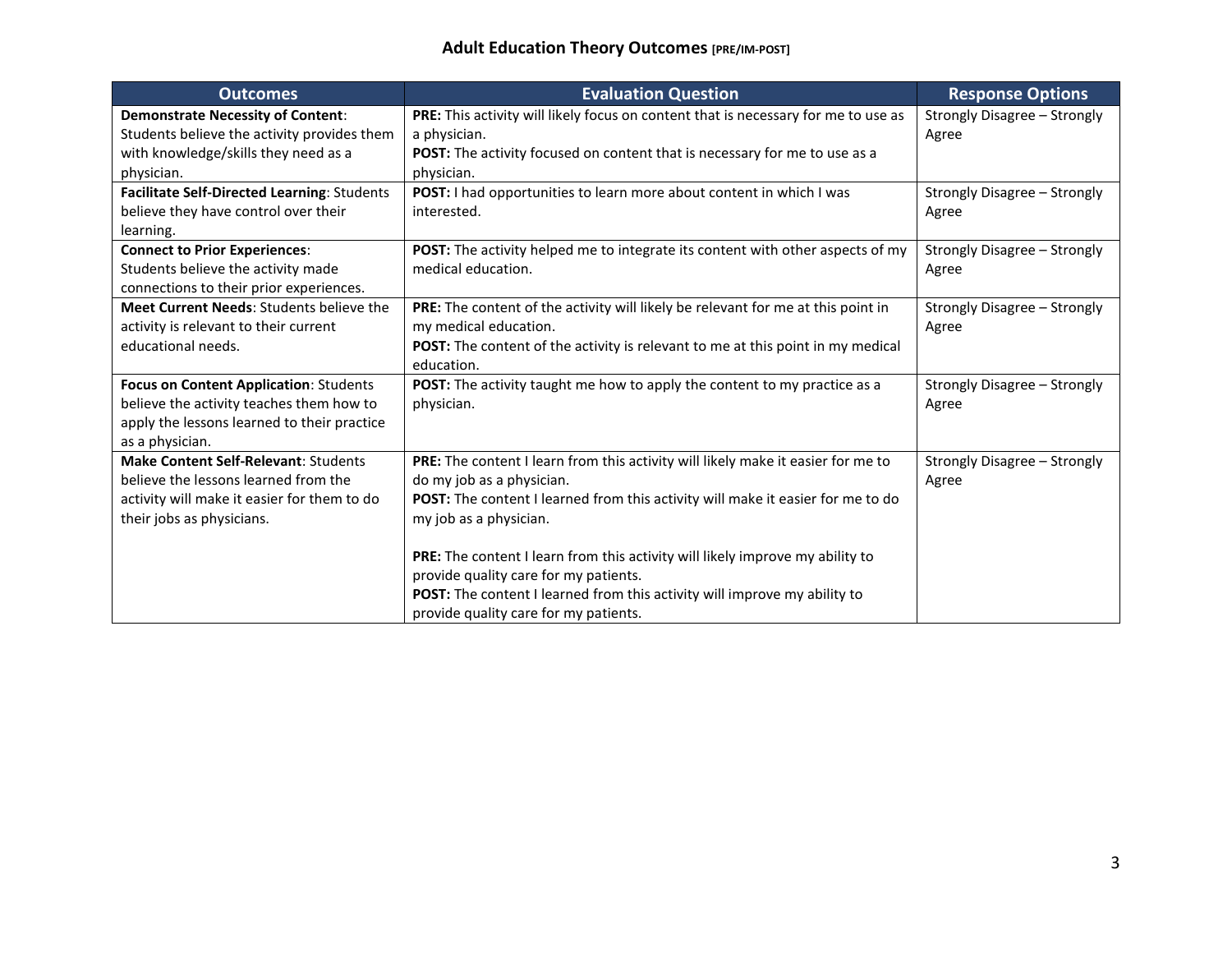## **Attitude Outcomes [PRE/IM-POST/LONG-POST] 1**

| <b>Outcomes</b>                                                        | <b>Evaluation Question</b>                                                                                                                                                                                                                                                                                                                                                                                                                                                                                                                                                                                                                                                                                                           | <b>Response Options</b>               |
|------------------------------------------------------------------------|--------------------------------------------------------------------------------------------------------------------------------------------------------------------------------------------------------------------------------------------------------------------------------------------------------------------------------------------------------------------------------------------------------------------------------------------------------------------------------------------------------------------------------------------------------------------------------------------------------------------------------------------------------------------------------------------------------------------------------------|---------------------------------------|
| 个% of MS who have positive attitudes<br>towards people with disability | I would be comfortable being around a person who uses a<br>wheelchair.<br>If I were visited by a person who is blind, I would be comfortable<br>2.<br>helping him or her navigate the environment.<br>I would feel comfortable living next door to a person with an<br>3.<br>intellectual disability that lives by himself.<br>I would be comfortable around a person who is deaf.<br>4.<br>I would be comfortable living in a neighborhood where there is a<br>5.<br>group home for people with various developmental disabilities (e.g.<br>autism, Down Syndrome, Cerebral Palsy, etc.)<br>I am comfortable being around a person who has an intellectual<br>6.<br>disability (i.e., cognitive impairment, fetal alcohol syndrome) | Strongly Disagree - Strongly<br>Agree |
|                                                                        | I would be comfortable interacting with a person with an intellectual<br>7.<br>disability who was in the community on his or her own (i.e., without<br>staff members or caretakers).<br>I would be comfortable working with a person with an intellectual<br>8.<br>disability who had someone assigned to supervise and train her.                                                                                                                                                                                                                                                                                                                                                                                                   |                                       |

## **Negative Assumption Outcomes [PRE/IM-POST/LONG-POST]**

| <b>Outcomes</b>                           | <b>Evaluation Question</b>                                                  | <b>Response Options</b>      |
|-------------------------------------------|-----------------------------------------------------------------------------|------------------------------|
| 个 % of MS who do not have negative        | People with disability do not have a good quality of life.                  | Strongly Disagree - Strongly |
| assumptions about people with disability. | People with disability are a burden to family.                              | Agree                        |
|                                           | People with disability are a burden to society.                             |                              |
|                                           | People with disability are compromised in their ability to contribute<br>4. |                              |
|                                           | to health care decision making.                                             |                              |
|                                           | People with disability are less able to follow complex care plans.          |                              |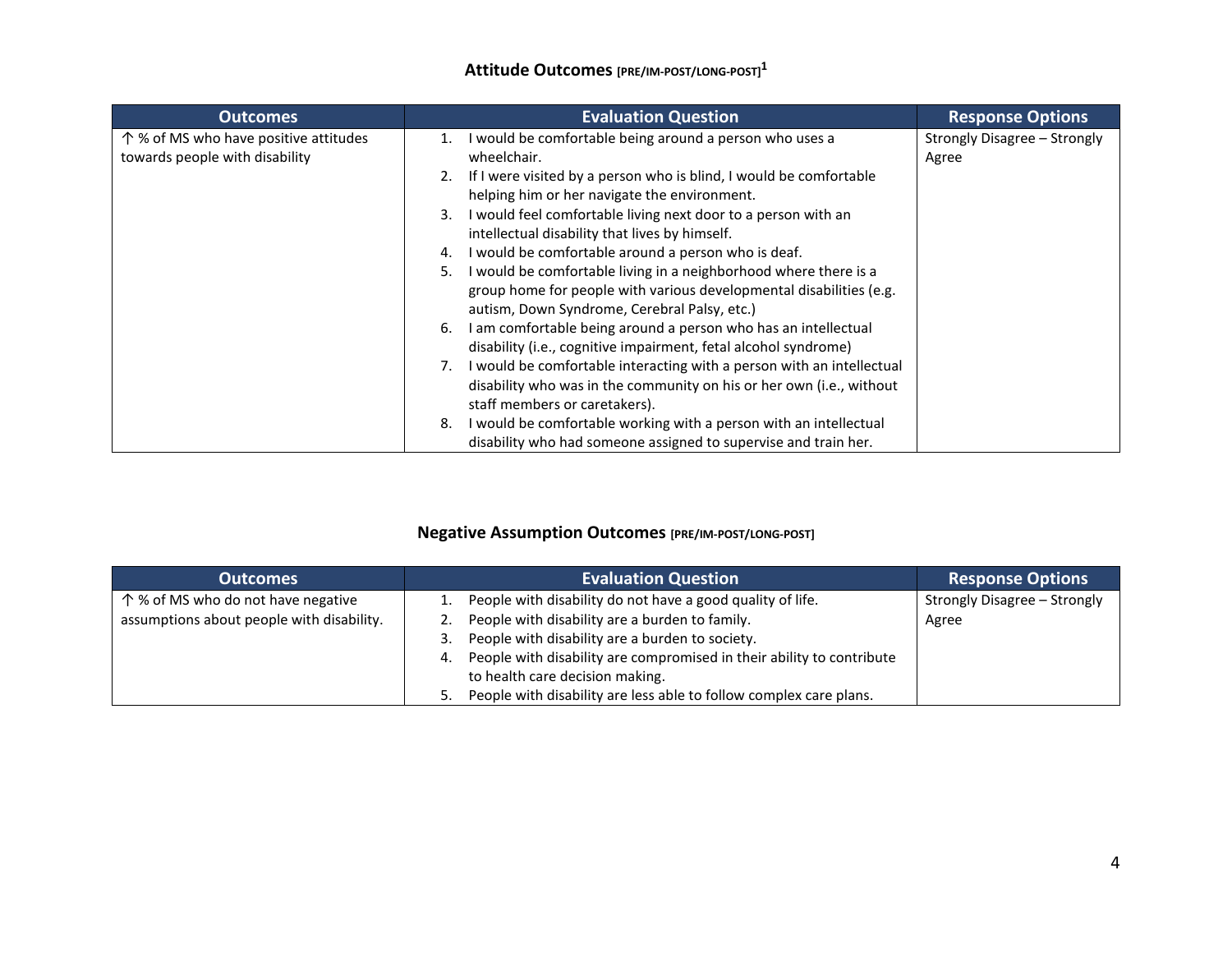## **Student Satisfaction Outcomes [IM-POST]**

| <b>Outcomes</b>                             | <b>Evaluation Question</b>                                                      | <b>Response Options</b>      |
|---------------------------------------------|---------------------------------------------------------------------------------|------------------------------|
| Students believe completing the activity is | Completing this activity was a good use of my time.                             | Strongly Disagree - Strongly |
| a good use of their time.                   |                                                                                 | Agree                        |
| Students would recommend this activity to   | I would recommend this activity to my classmates.                               | Strongly Disagree - Strongly |
| their classmates.                           |                                                                                 | Agree                        |
| Students would complete similar activities  | would be interested in completing activities similar to this one in the future. | Strongly Disagree - Strongly |
| in the future.                              |                                                                                 | Agree                        |